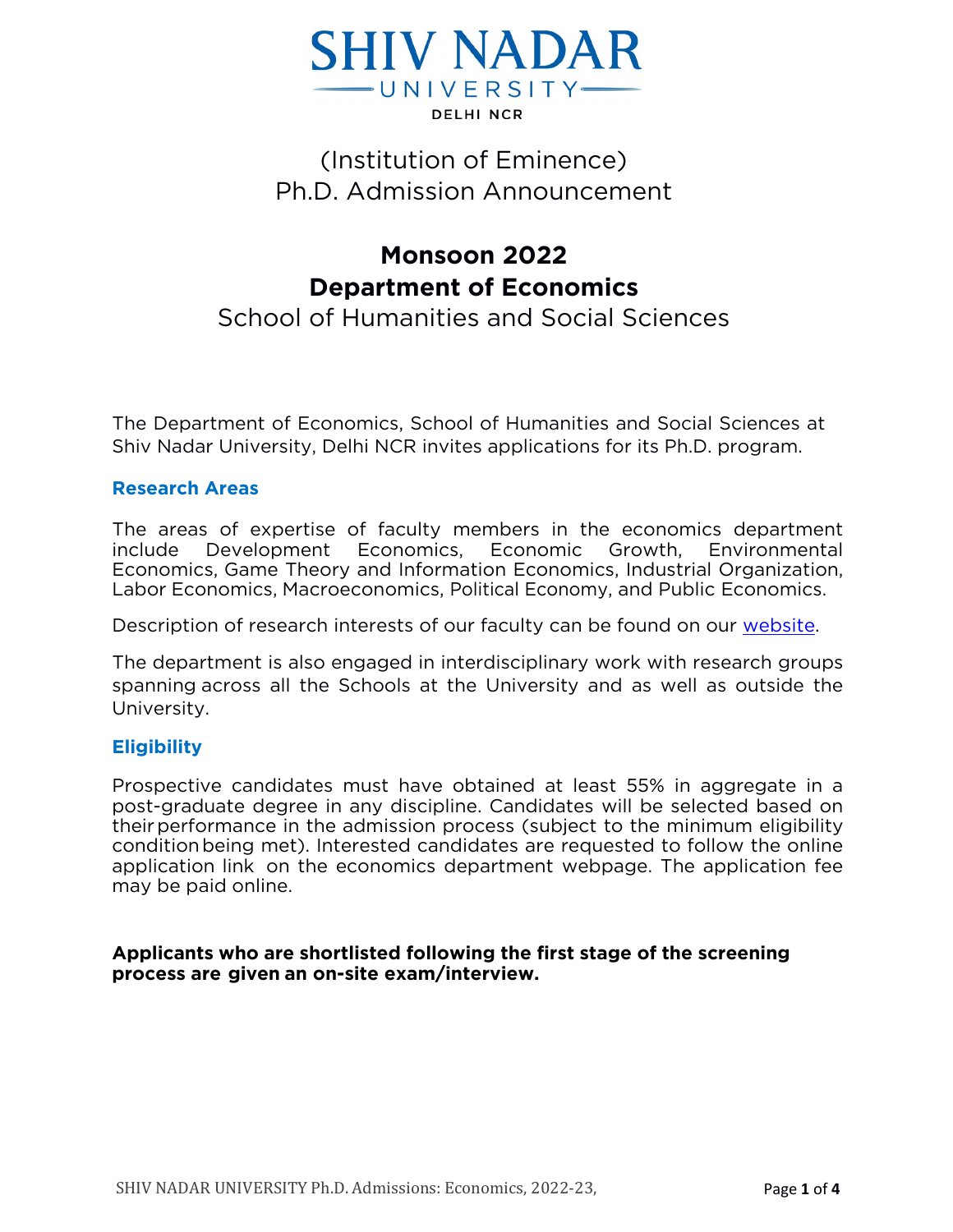#### **Selection Process**

Of all the applications received, the candidates will be shortlisted based on online written examination (multiple choice questions format). The shortlisted candidates will be invited to the campus for an on-site exam/interview. The details of the on-site exam/interview will be conveyed to the shortlisted candidates.

Eligibility criteria mentioned above are minimum standards and applications not meeting the same and/ or incomplete applications will be summarily rejected. **Please note that not all candidates meeting the minimum eligibility criteria may be shortlisted**. If University decides to have face-to-face process for selection, then the shortlisted candidates will be entitled for reimbursement of 3AC train fare (to and fro) against actual ticket for appearing in the selection process. For Outstation candidates, accommodation in the university campus may be arranged at nominal cost. Transport may also be arranged from a few nearby metro stations.

**Fees and Financial Assistance:** Detailed information about the fee structure and the nature of assistantships are available on the [website.](https://snu.edu.in/sites/default/files/Phd_Fee_Structure_2022.pdf)

All full-time Ph.D. students admitted into the program shall receive **a doctoral award (teaching and research assistantship) consisting of tuition-fee waiver (as per department) and a monthly stipend of ₹40,000 for the first two years, and ₹45,000 for the next three years,** subject to benchmarked performance. The continuation of the award is subject to satisfactory performance in the program evaluated continuously and compliance with all University regulations. **Support will be available for deserving Ph.D. students to disseminate their workthrough conferences and publications. Please note that students with CSIR, UGC, INSPIRE,ICMR fellowships shall receive 100% tuition fee waiver.**

**Application Fees:** You will be required to pay a non-refundable application fees of Rs. 1,200 (One Thousand Two Hundred Only) by credit/debit card. Candidates may note that the University reserves the right to accept or reject any application based on its departmental screening criteria; hence not all application may be shortlisted for written examination. Therefore, no requests for refund of the application fee shall be entertained once the application has been submitted.